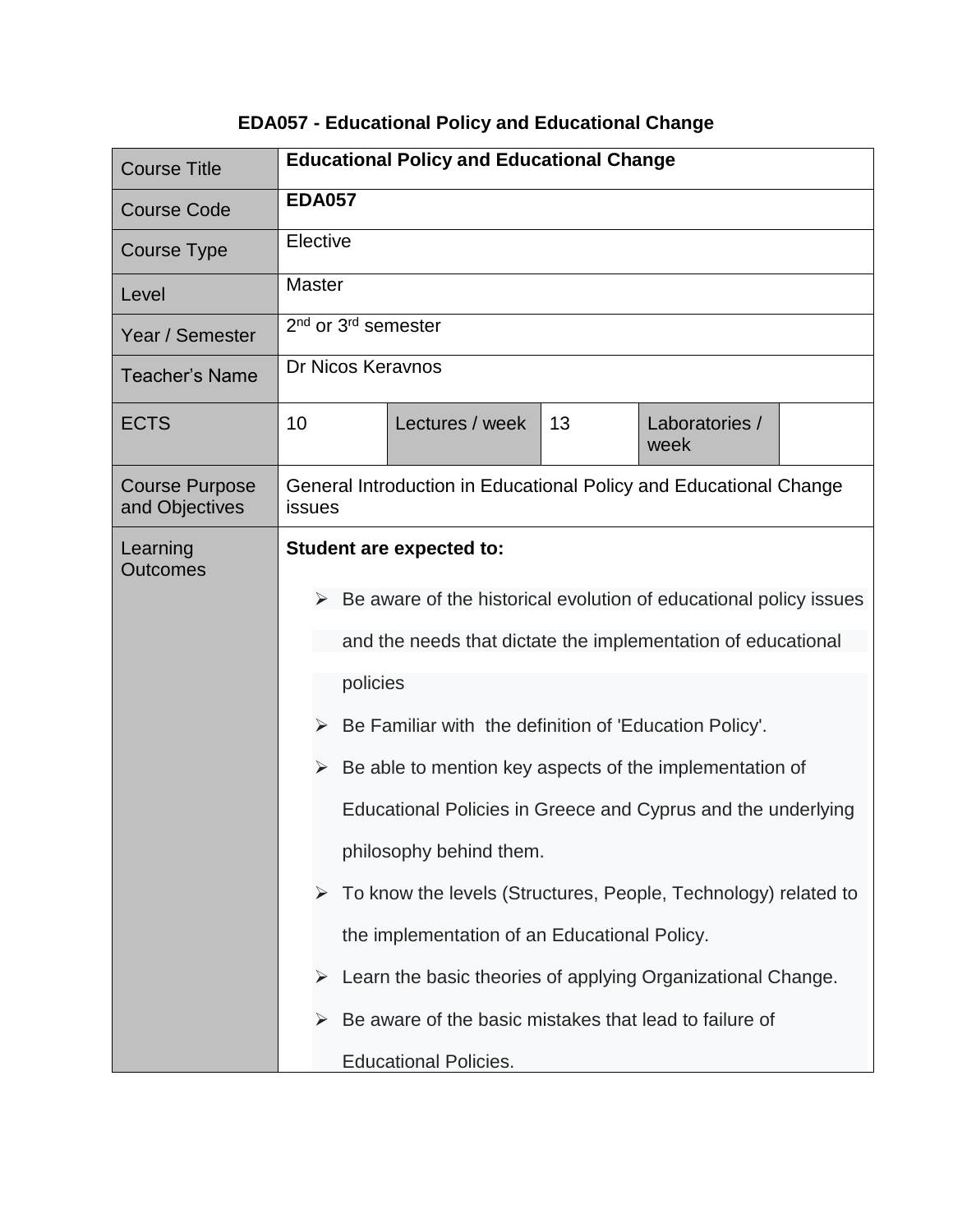- $\triangleright$  Be able to judge when an Education Policy is likely to succeed or not.
- ➢ Understand the contribution of the motivation aspect as an important factor in the successful implementation of an Education Policy.
- $\triangleright$  Be able to propose specific steps to increase the chances of success of an Education Policy.
- $\triangleright$  To gain a basic knowledge of international educational policies.
- ➢ Get to know the concepts of 'Educational Change' and 'Innovation' in the school unit.
- ➢ Understand the concept of school as an 'open social system'.
- $\triangleright$  Be able to identify the key reasons why changes and innovations need to be introduced into a school unit.
- $\triangleright$  Be able to identify the school leader as a key factor for introducing and managing change and innovations in the school unit.
- ➢ Become familiar with Fullan's model of introducing educational change into a school unit.
- $\triangleright$  To know the main causes of resistance to changes in a school unit.
- ➢ Be able to suggest ways of overcoming resistance to an educational change.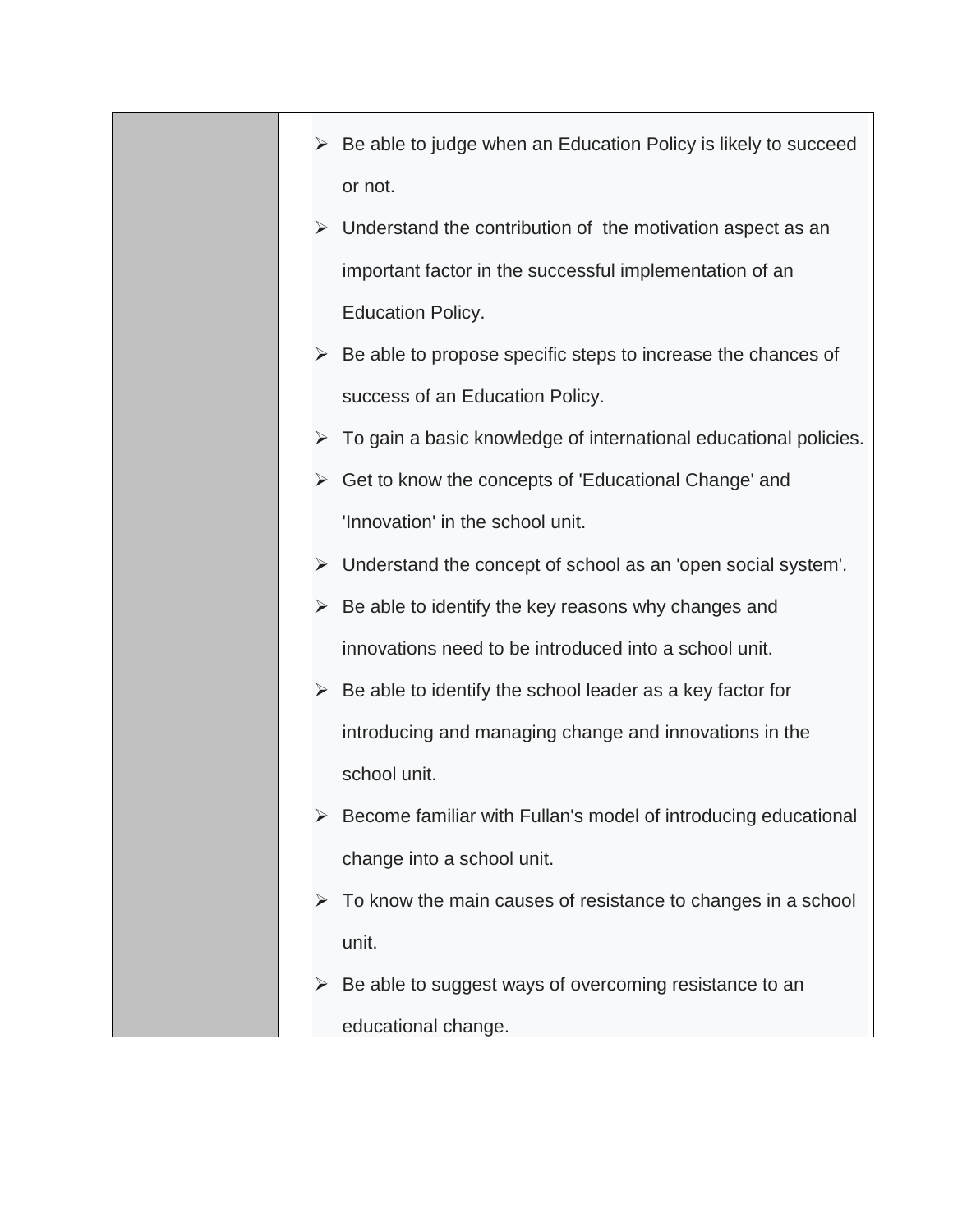|                       | Understand the catalyst role of the teacher as a key driver of<br>➤<br>change.<br>Understand the importance of teacher training as a key factor<br>➤<br>in the success of an educational change.                                                                                                                                                                                                                                                                                                                                                                                                                                                                                                                                                                                                                                       |  |
|-----------------------|----------------------------------------------------------------------------------------------------------------------------------------------------------------------------------------------------------------------------------------------------------------------------------------------------------------------------------------------------------------------------------------------------------------------------------------------------------------------------------------------------------------------------------------------------------------------------------------------------------------------------------------------------------------------------------------------------------------------------------------------------------------------------------------------------------------------------------------|--|
| Prerequisites         | Required                                                                                                                                                                                                                                                                                                                                                                                                                                                                                                                                                                                                                                                                                                                                                                                                                               |  |
| <b>Course Content</b> | Introduction to educational policy . Educational policy as a<br>intervention<br>state<br>Educational policy and modern realities<br>Obstacles and mistakes in promoting an educational policy<br>The nature of change in organizations – educational<br>organizations (a)<br>Students in classroom as an example of the educational<br>innovation (b) The nature of educational change and<br>innovation in school organizations (A)<br>(concepts,<br>characteristics, levels of change) - Need for change. (First<br>two participation question)<br>The nature of educational change and innovation<br>in school organizations (B) School culture etc.<br>Leadership and Change<br>Theories for change in school organizations<br>Innovative Programs in Education and<br>International Research - International Educational Policies |  |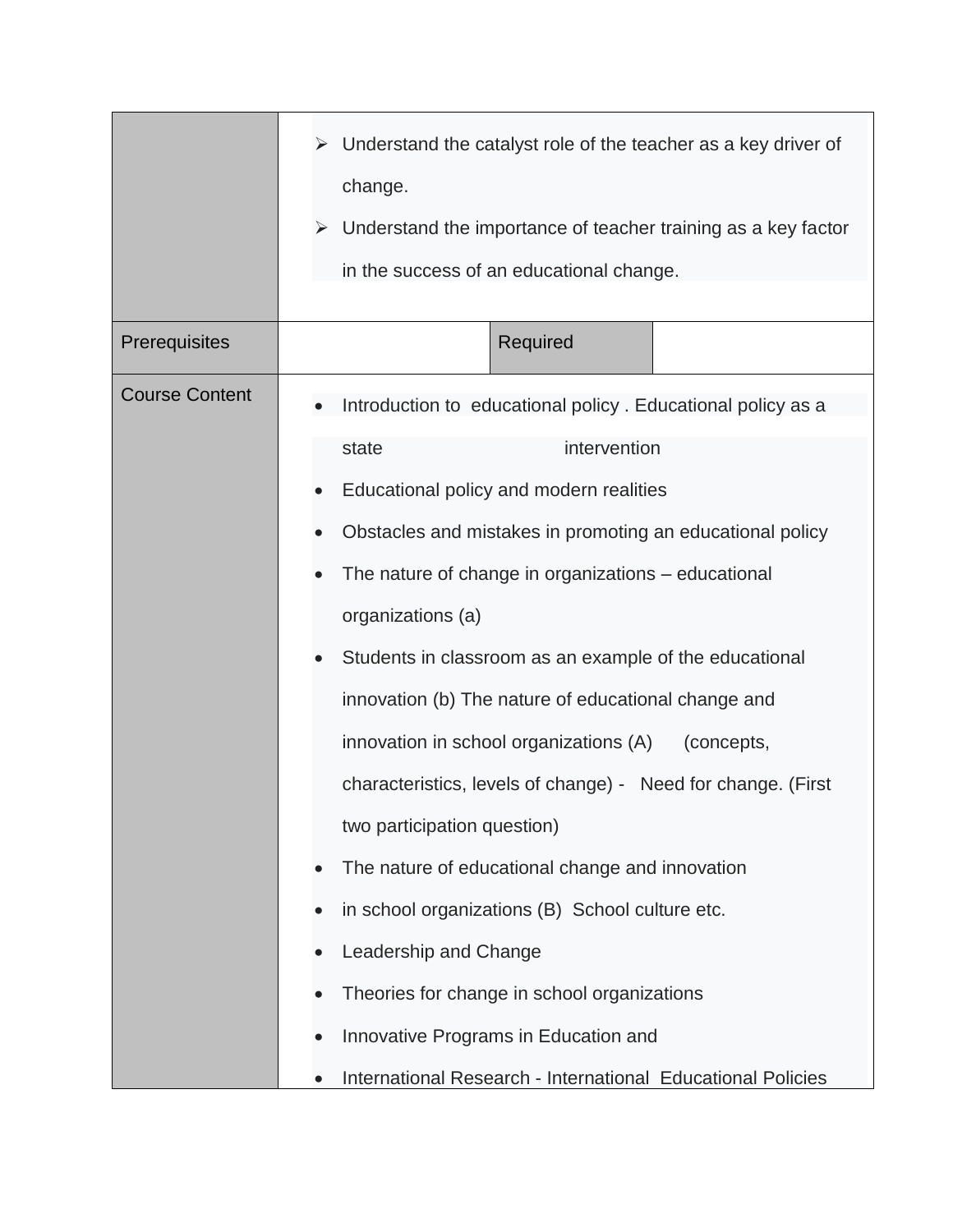|                         | <b>International Educational Policies</b><br>Course Completion (Past Examination papers review)                                                                                                                                                                                                                                                                                                                                                                                                                                                                                                                                                                                                                                                                                                        |  |
|-------------------------|--------------------------------------------------------------------------------------------------------------------------------------------------------------------------------------------------------------------------------------------------------------------------------------------------------------------------------------------------------------------------------------------------------------------------------------------------------------------------------------------------------------------------------------------------------------------------------------------------------------------------------------------------------------------------------------------------------------------------------------------------------------------------------------------------------|--|
| Teaching<br>Methodology | Presentations<br><b>Power Point</b><br><b>Discussion Articles</b><br>> Teacher Notes                                                                                                                                                                                                                                                                                                                                                                                                                                                                                                                                                                                                                                                                                                                   |  |
| <b>Bibliography</b>     | <b>Basic Bibliography</b><br>> Thomas S. Popkewitz, Μαρία Νικολακάκη: Κριτικές<br>προσεγγίσεις στην εκπαιδευτική πολιτική: Τα μεταβαλλόμενα<br>πεδία εξουσίας και γνώσης.<br>Αμαλία Α. Υφαντή: Εκπαιδευτική πολιτική και σχεδιασμός για<br>$\blacktriangleright$<br>ένα σύγχρονο σχολείο.<br>> Διονύσης Γράβαρης, Νίκος Ε. Παπαδάκης : Εκπαίδευση και<br>εκπαιδευτική πολιτική μεταξύ κράτους και αγοράς.                                                                                                                                                                                                                                                                                                                                                                                              |  |
|                         | <b>Complimentary Bibliography</b><br>≻ Μπάκας (2014) Εισαγωγή στην Εκπαιδευτική Πολιτική.<br>≻ Δαρόπουλος (2015) Τα τρία (Α)λφα της εκπαιδευτικής Πολιτικής<br>στην Ελλάδα.<br>> Kotter (1995) Leading Change: Why Transformational Efforts<br>Fail.<br>> Πλατσίδου & Γωνίδα (2005) Θεωρίες Κινήτρων στον Εργασιακό<br>Χώρο στο Καψάλης, Α. (2005). Οργάνωση και Διοίκηση<br>Σχολικών Μονάδων. Θεσσαλονίκη: Εκδόσεις Πανεπιστημίου<br>Μακεδονίας.<br>> Παπακωνσταντίνου (2008) Ορόλος του Διευθυντή<br>στην<br>Καινοτομία.<br>≻ Τσιραντωνάκη (2015) Θεωρία και πρακτική διαχείρισης της<br>αλλαγής σε σχολική μονάδα πρωτοβάθμιας εκπαίδευσης.<br>Μάνεση (2014) Το σχολείο ως Κοινωνικό Σύστημα<br>➤<br>≻ Κυριακώδη & Τζιμογιάννης (2015) Οι εκπαιδευτικές Καινοτομίες<br>στην Πρωτοβάθμια Εκπαίδευση. |  |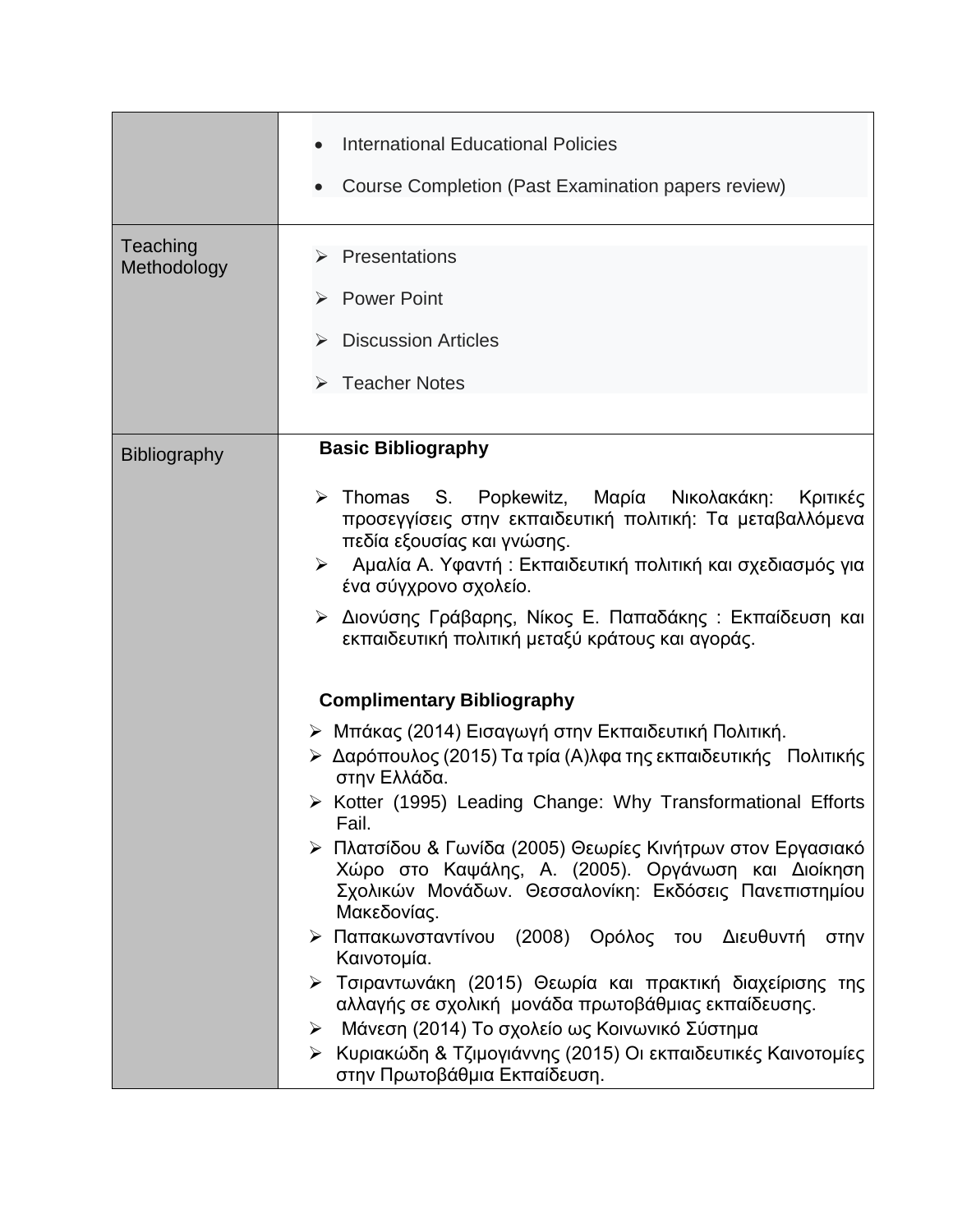|            | > Ρέντζη (2014) Πρόταση Μοντέλου Εκπαιδευτικών Αλλαγών για<br>την Αντιμετώπιση της Παραβατικότητας.                                                                                                                    |                    |  |  |  |
|------------|------------------------------------------------------------------------------------------------------------------------------------------------------------------------------------------------------------------------|--------------------|--|--|--|
|            | > Μπαγάκης (2005) Εκπαιδευτικές Αλλαγές, η Παρέμβαση του<br>Εκπαιδευτικού και του Σχολείου.                                                                                                                            |                    |  |  |  |
|            | ► Βότση (2017) Η εκπαιδευτική Καινοτομία στην Ελληνική Σχολική<br>Πραγματικότητα και η Αυτονομία της Σχολικής Μονάδας.                                                                                                 |                    |  |  |  |
|            | > Μήτση (2017) Ο ρόλος του διευθυντή της σχολικής μονάδας<br>στην επιτυχή εφαρμογή της διαφοροποιημένης διδασκαλίας:<br>Ερευνητική προσέγγιση                                                                          |                    |  |  |  |
|            | > Μουρατίδου & Παπαχρήστου: Εκπαιδευτική αλλαγή<br>καινοτομία - Ηγεσία                                                                                                                                                 | και                |  |  |  |
|            | > Κολλάτου κ,α (2014) Στάσεις Απέναντι σε καινοτομίες/Αλλαγές<br>στη Διοίκηση του Εκπαιδευτικού Συστήματος με Αξιοποίηση<br>TNE.                                                                                       |                    |  |  |  |
|            | ≻ Αθανασίου (2016) Η Οικονόμική Κρίση ως Παράγοντας Αλλαγής<br>στη Σχολική Μονάδα.                                                                                                                                     |                    |  |  |  |
|            | > Δάβουλου (2015) Θεματα Ηγεσίας και Αλλαγής                                                                                                                                                                           |                    |  |  |  |
|            | > Σταμέλος, Βασιλόπουλος &Καβασακάλης (2015) Εισαγωγή στις<br>Εκπαιδευτικές Πολιτικές.                                                                                                                                 |                    |  |  |  |
|            | > Πασιαρδής & Καφάς (2015) Η Διαχείριση της Αλλαγής στους<br>σύγχρονους εκπαιδευτικούς οργανισμούς                                                                                                                     |                    |  |  |  |
|            | Journals (indicative list)<br>The course's bibliography is regularly updated with recent papers from<br>journals such as:                                                                                              |                    |  |  |  |
|            |                                                                                                                                                                                                                        |                    |  |  |  |
|            | <b>Educational Policy</b><br>Journal of Educational Policy                                                                                                                                                             |                    |  |  |  |
|            | International Journal of Educational Management<br>Journal of Educational Administration<br>Leading & Managing<br>Educational Management, Administration and Leadership<br><b>Educational Administration Quarterly</b> |                    |  |  |  |
|            |                                                                                                                                                                                                                        |                    |  |  |  |
|            |                                                                                                                                                                                                                        |                    |  |  |  |
|            | International Studies in Educational Administration<br>School Leadership & Management                                                                                                                                  |                    |  |  |  |
| Assessment | <b>Evaluation Criteria</b>                                                                                                                                                                                             | Final grade weight |  |  |  |
|            |                                                                                                                                                                                                                        |                    |  |  |  |
|            | 1. Participation                                                                                                                                                                                                       | 10 points          |  |  |  |
|            | 2. Assignments during the semester (2)                                                                                                                                                                                 | 40 units           |  |  |  |
|            |                                                                                                                                                                                                                        |                    |  |  |  |